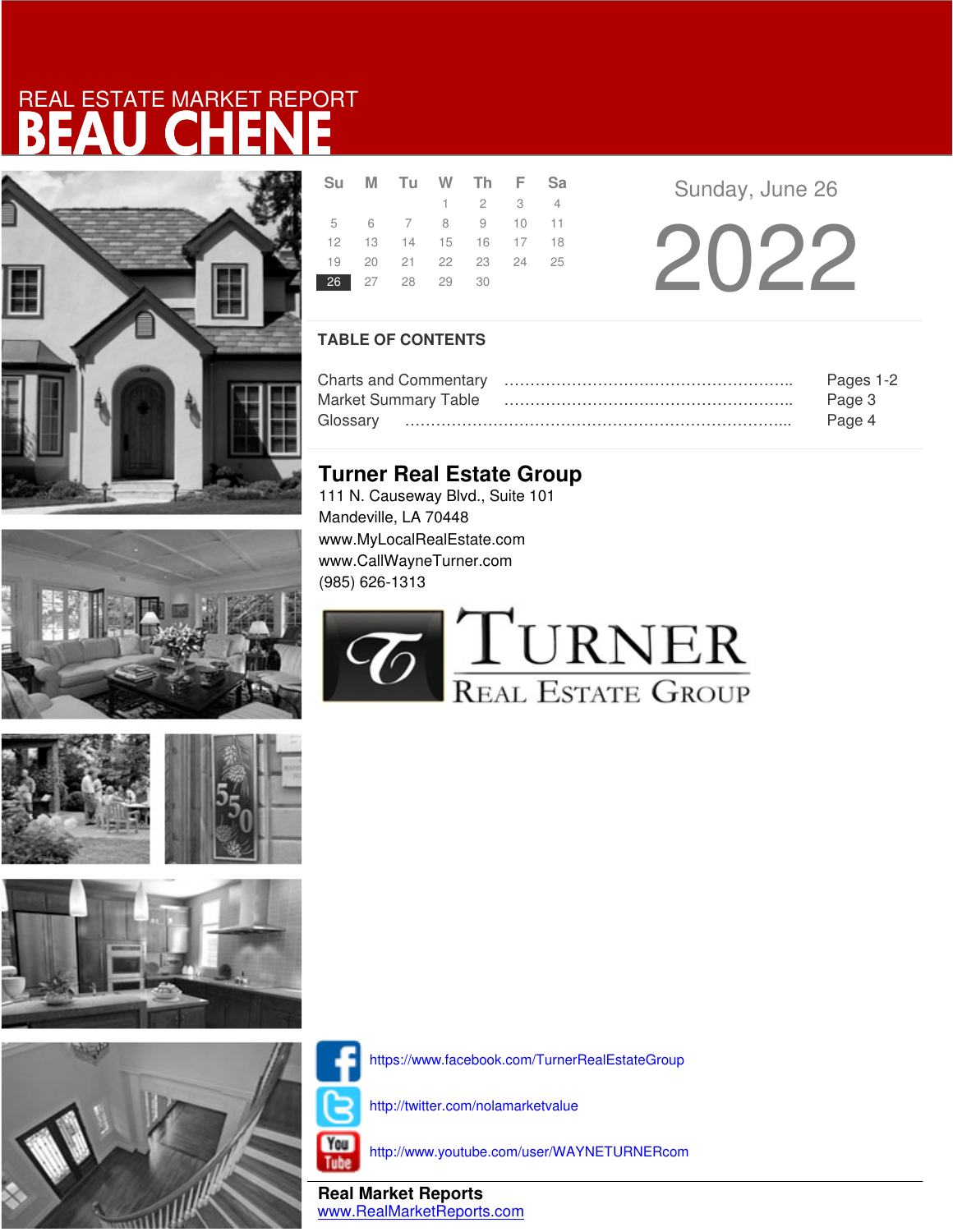Sunday, June 26, 2022

### Turner Real Estate Group (985) 626-1313

at the real estate market. Currently there are 2 sales pending in the market overall, leaving 6 listings still for sale. The resulting pending ratio is 25.0% (2 divided by 8). So you might be asking yourself, that's great... but what exactly does it mean? I'm glad you asked! *Let's take a look*

The pending ratio indicates the supply & demand of the market. Specifically, a high ratio means that listings are in demand and quickly going to contract. Alternatively, a low ratio means there are not enough qualified buyers for the existing supply.

**"Current inventory is described as mildly active."**

Taking a closer look, we notice that the \$600K - \$800K price range has a relatively large number of contracts pending sale.

We also notice that the \$200K - \$400K price range has a relatively large inventory of properties for sale at 1 listings. The median list price (or asking price) for all properties in this market is \$804,500.





A total of 25 contracts have closed in the last 6 months with a median sold price of \$543,000. Breaking it down, we notice that the \$400K - \$600K price range contains the highest number of sold listings.

Alternatively, only 1 listing has failed to sell in that same period of time. A listing may fail to sell for many reasons such as being priced too high, having been inadequately marketed, the property was in poor condition, or perhaps the owner had second thoughts about selling at this particular time. The single off-market listing can be found in the \$2.8M + price range.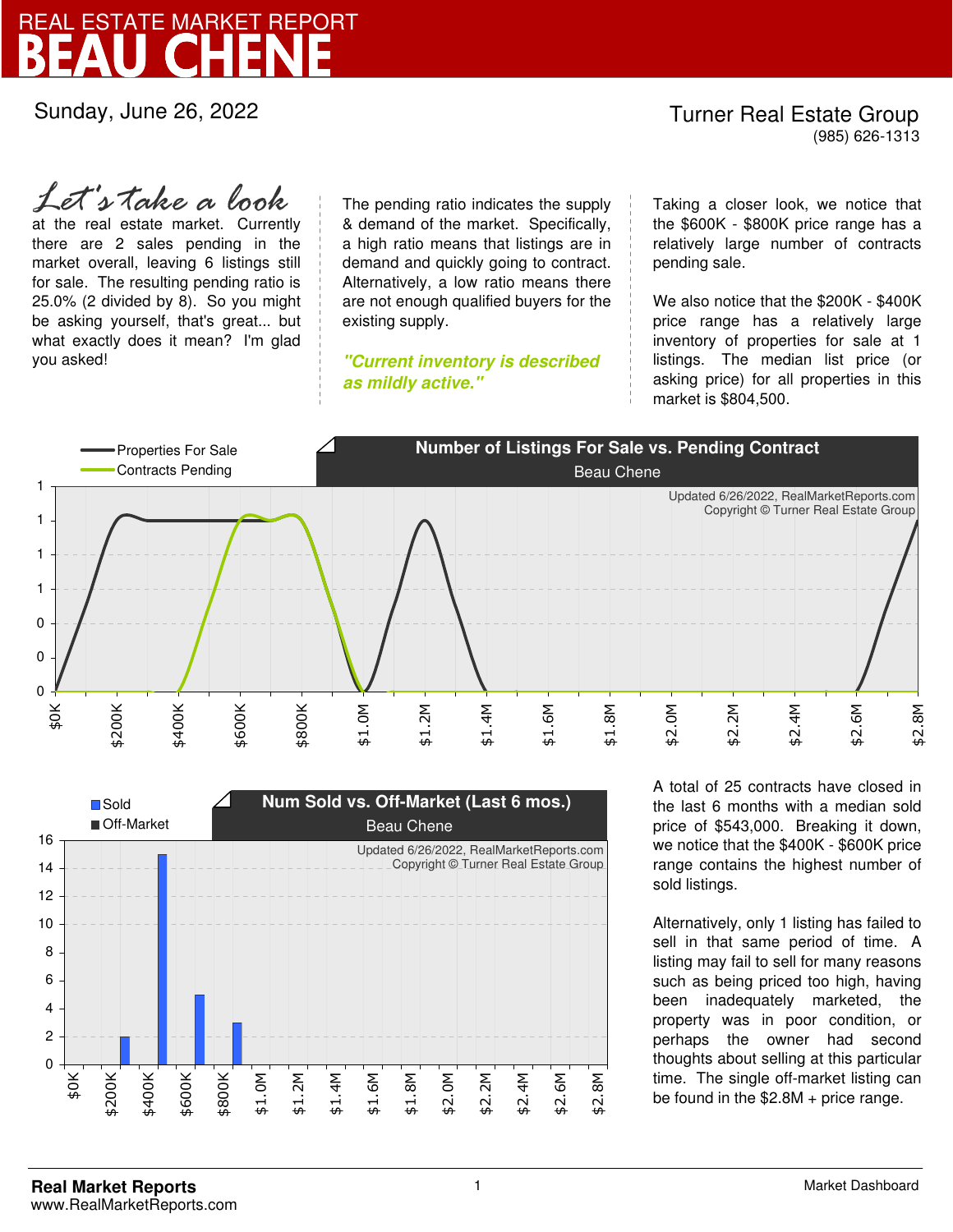Sunday, June 26, 2022

### Turner Real Estate Group (985) 626-1313

Looking at the chart to the right, you might be wondering why average days on market (DOM) is important. This is a useful measurement because it can help us to determine whether we are in a buyer's market (indicated by high DOM), or a seller's market (indicated by low DOM). Active listings (properties for sale) have been on the market for a median time of 26 days.

Analysis of sold properties for the last six months reveals a median sold price of \$543,000 and 5 days on market. Notice that properties in the \$200K - \$400K price range have sold quickest over the last six months.

The recent history of sales can be seen in the two charts below. The median sold price for the last 30 days was \$805,000 with a DOM of 5 days.

Since the recent DOM is greater than the median DOM for the last 6 months, it is a negative indicator for demand. It is always important to realize that real estate markets can fluctuate due to many factors, including shifting interest rates, the economy, or seasonal changes.



### **"The median list-to-sales ratio for this area is 97.0%."**

Ratios are simple ways to express the difference between two values such as list price and sold price. In our case, we typically use the list-to-sale ratio to determine the percentage of the final list price that the buyer ultimately paid. It is a very common method to help buyers decide how much to offer on a property.

Analysis of the absorption rate indicates an inventory of 1.4 months based on the last 6 months of sales. This estimate is often used to determine how long it would take to sell off the current inventory of properties if all conditions remained the same. It is significant to mention that this estimate does not take into consideration any additional properties that will come onto the market in the future.

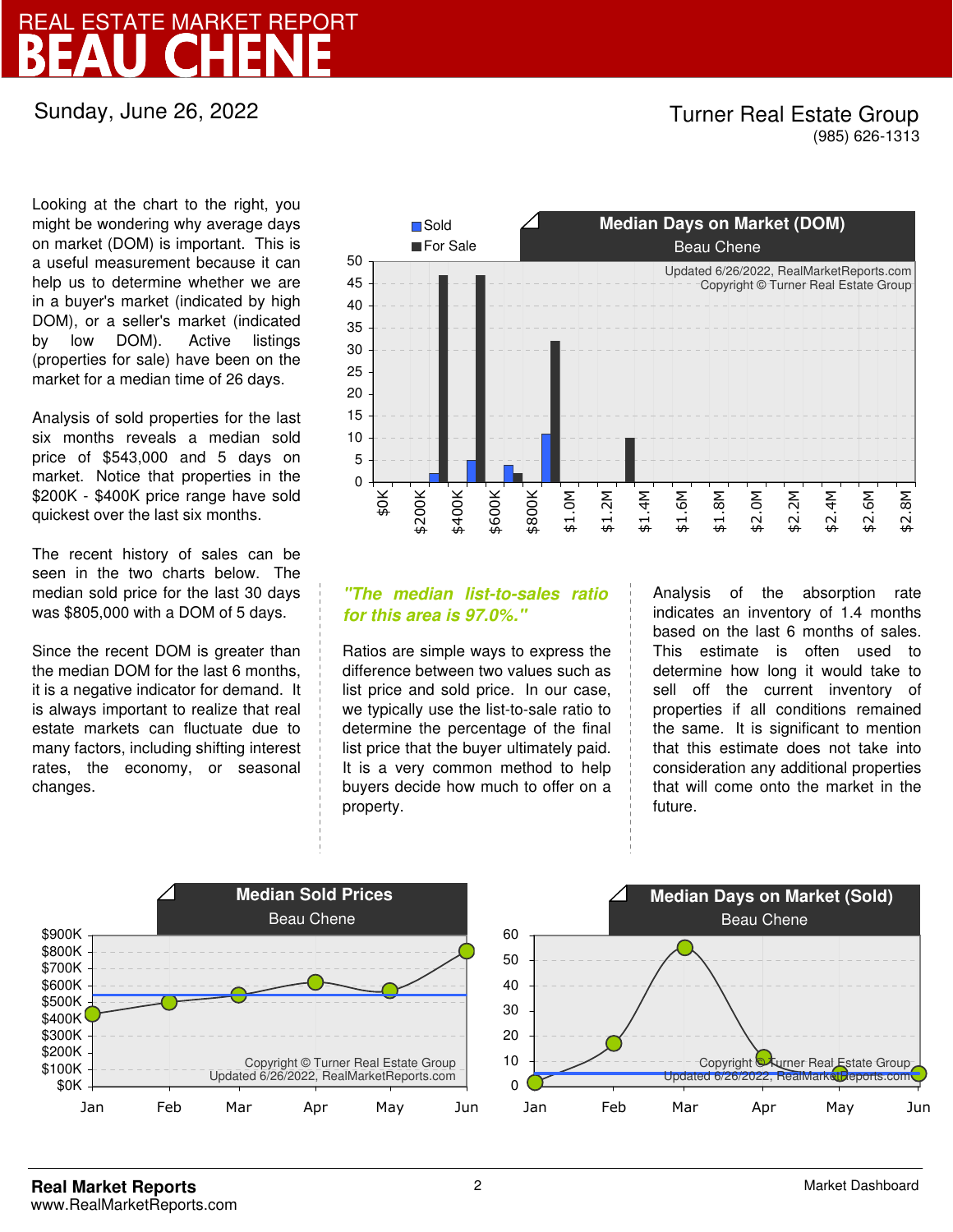### Sunday, June 26, 2022

### Turner Real Estate Group

(985) 626-1313

| <b>MARKET SUMMARY TABLE</b> |                                                                                                                                                             |                  |                | 2 PENDING <sup>[2]</sup>           |                                        |                                 |               |                                 | 1 OFF-MARKET (last 6 mos) <sup>[3]</sup> |                                                                                                                 |                                    |                                  |                                      | <b>ABSORPTION RATE</b><br>(months of inventory) |                               |                |
|-----------------------------|-------------------------------------------------------------------------------------------------------------------------------------------------------------|------------------|----------------|------------------------------------|----------------------------------------|---------------------------------|---------------|---------------------------------|------------------------------------------|-----------------------------------------------------------------------------------------------------------------|------------------------------------|----------------------------------|--------------------------------------|-------------------------------------------------|-------------------------------|----------------|
| M = Median Value            | $A = Average Value$<br>$N/A = Not Available$                                                                                                                |                  |                |                                    | 6 ACTIVE <sup>[1]</sup>                |                                 |               |                                 | 25 SOLD/CLOSED (last 6 months) $^{[4]}$  |                                                                                                                 |                                    |                                  |                                      |                                                 |                               |                |
| Low                         | <b>Price Range</b><br><b>High</b>                                                                                                                           | <b>Num</b><br>#  |                | <b>Days</b><br>on<br><b>Market</b> | <b>Current</b><br>List<br><b>Price</b> | <b>Num</b><br>#                 | Pend<br>Ratio | <b>Num</b><br>#                 | <b>Num</b><br>$\#$                       |                                                                                                                 | <b>Days</b><br>on<br><b>Market</b> | Original<br>List<br><b>Price</b> | <b>Final</b><br>List<br><b>Price</b> | Sold/<br><b>Closed</b><br><b>Price</b>          | List-<br><b>Sale</b><br>Ratio | Est.<br>Mos.   |
| \$0                         | \$199,999                                                                                                                                                   | $\theta$         |                |                                    |                                        | $\mathbf{0}$                    |               | $\theta$                        | $\overline{0}$                           |                                                                                                                 |                                    |                                  |                                      |                                                 |                               |                |
| \$200,000                   | \$399,999                                                                                                                                                   | 1                | A<br>${\sf M}$ | 47<br>47                           | \$375,000<br>\$375,000                 | $\begin{matrix} 0 \end{matrix}$ |               | $\begin{matrix} 0 \end{matrix}$ | $\overline{2}$                           | Α<br>$\mathsf{M}% _{T}=\mathsf{M}_{T}\!\left( a,b\right) ,\ \mathsf{M}_{T}=\mathsf{M}_{T}\!\left( a,b\right) ,$ | $\overline{c}$<br>$\overline{c}$   | \$287,500<br>\$287,500           | \$ 287,500<br>\$287,500              | 290,500 101%<br>\$<br>290,500 101%<br>\$        |                               | 3              |
| \$400,000                   | \$599,999                                                                                                                                                   | 1                | Α<br>M         | 47<br>47                           | \$489,000<br>\$489,000                 | $\mathbf{0}$                    |               | $\theta$                        | 15                                       | Α<br>M                                                                                                          | 18<br>5                            | \$ 509,967<br>\$535,000          | \$503,500<br>\$514,000               | \$<br>495,420<br>500,000<br>\$                  | 98%<br>97%                    | 0.4            |
| \$600,000                   | \$799,999                                                                                                                                                   | 1                | A<br>${\sf M}$ | $\overline{c}$<br>$\overline{2}$   | \$789,000<br>\$789,000                 | 1                               | 50%           | $\theta$                        | $5\phantom{.0}$                          | A<br>M                                                                                                          | 23<br>$\overline{4}$               | \$725,800<br>\$739,000           | \$709,800<br>\$725,000               | \$ 702,000<br>675,000<br>\$                     | 99%<br>93%                    | 1.2            |
| \$800,000                   | \$999,999                                                                                                                                                   | 1                | Α<br>M         | 32<br>32                           | \$820,000<br>\$820,000                 | 1                               | 50%           | $\bf 0$                         | 3                                        | A<br>M                                                                                                          | 30<br>11                           | \$ 878,000<br>\$820,000          | \$ 861,667<br>\$820,000              | 860,000 100%<br>\$<br>\$<br>850,000 104%        |                               | $\overline{2}$ |
| \$1,000,000                 | \$1,199,999                                                                                                                                                 | $\sqrt{a}$       |                |                                    |                                        | $\theta$                        |               | $\overline{0}$                  | $\overline{0}$                           |                                                                                                                 |                                    |                                  |                                      |                                                 |                               |                |
| \$1,200,000                 | \$1,399,999                                                                                                                                                 | 1                | Α<br>M         | 10<br>10                           | \$1,252,750<br>\$1,252,750             | $\mathbf{0}$                    |               | $\bf{0}$                        | $\theta$                                 |                                                                                                                 |                                    |                                  |                                      |                                                 |                               |                |
| \$1,400,000                 | \$1,599,999                                                                                                                                                 | $\sqrt{a}$       |                |                                    |                                        | $\begin{matrix} 0 \end{matrix}$ |               | $\overline{0}$                  | $\overline{0}$                           |                                                                                                                 |                                    |                                  |                                      |                                                 |                               |                |
| \$1,600,000                 | \$1,799,999                                                                                                                                                 | $\mathbf{0}$     |                |                                    |                                        | $\mathbf 0$                     |               | $\overline{0}$                  | $\theta$                                 |                                                                                                                 |                                    |                                  |                                      |                                                 |                               |                |
| \$1,800,000                 | \$1,999,999                                                                                                                                                 | $\sqrt{a}$       |                |                                    |                                        | $\bf 0$                         |               | $\begin{matrix} 0 \end{matrix}$ | $\begin{matrix} 0 \end{matrix}$          |                                                                                                                 |                                    |                                  |                                      |                                                 |                               |                |
| \$2,000,000                 | \$2,199,999                                                                                                                                                 | $\bf 0$          |                |                                    |                                        | $\bf 0$                         |               | $\theta$                        | $\theta$                                 |                                                                                                                 |                                    |                                  |                                      |                                                 |                               |                |
| \$2,200,000                 | \$2,399,999                                                                                                                                                 | $\sqrt{a}$       |                |                                    |                                        | $\theta$                        |               | $\overline{0}$                  | $\begin{matrix} 0 \end{matrix}$          |                                                                                                                 |                                    |                                  |                                      |                                                 |                               |                |
| \$2,400,000                 | \$2,599,999                                                                                                                                                 | $\sqrt{a}$       |                |                                    |                                        | $\bf 0$                         |               | $\theta$                        | $\theta$                                 |                                                                                                                 |                                    |                                  |                                      |                                                 |                               |                |
| \$2,600,000                 | \$2,799,999                                                                                                                                                 | $\Box$           |                |                                    |                                        | $\theta$                        |               | 0                               | $\overline{0}$                           |                                                                                                                 |                                    |                                  |                                      |                                                 |                               |                |
| \$2,800,000                 | $^{+}$                                                                                                                                                      | 1                | Α<br>M         | 19<br>19                           | \$2,800,000<br>\$2,800,000             | $\mathbf 0$                     |               | 1                               | $\,0\,$                                  |                                                                                                                 |                                    |                                  |                                      |                                                 |                               |                |
|                             | <b>Market Totals</b>                                                                                                                                        | $\boldsymbol{6}$ |                |                                    |                                        | $\mathbf{2}$                    | 25%           | 1                               | 25                                       |                                                                                                                 |                                    |                                  |                                      |                                                 |                               | 1.4            |
| <b>Market Averages</b>      |                                                                                                                                                             |                  |                | 26                                 | \$1,087,625                            |                                 |               |                                 |                                          |                                                                                                                 | 19                                 | \$579,500                        | \$570,460                            | \$564,092                                       | 99%                           |                |
|                             | <b>Market Medians</b>                                                                                                                                       |                  |                | 26                                 | \$804,500                              |                                 |               |                                 |                                          |                                                                                                                 | 5                                  | \$560,000                        | \$560,000                            | \$543,000                                       | 97%                           |                |
|                             | Date Range (Off-Market & Sold) = 12/26/2021 to 06/26/2022<br>Data believed to be accurate but not guaranteed.<br>Status = $[11 A: 121 C. 11: 131 X: 141 S]$ |                  |                |                                    |                                        |                                 |               |                                 |                                          |                                                                                                                 |                                    | <b>Favors Sellers</b>            |                                      | <b>Favors Buyers</b>                            |                               |                |

Status = [1] A; [2] C, U; [3] X; [4] S

Subdivision = Beau Chene

Dwelling Type = SGL